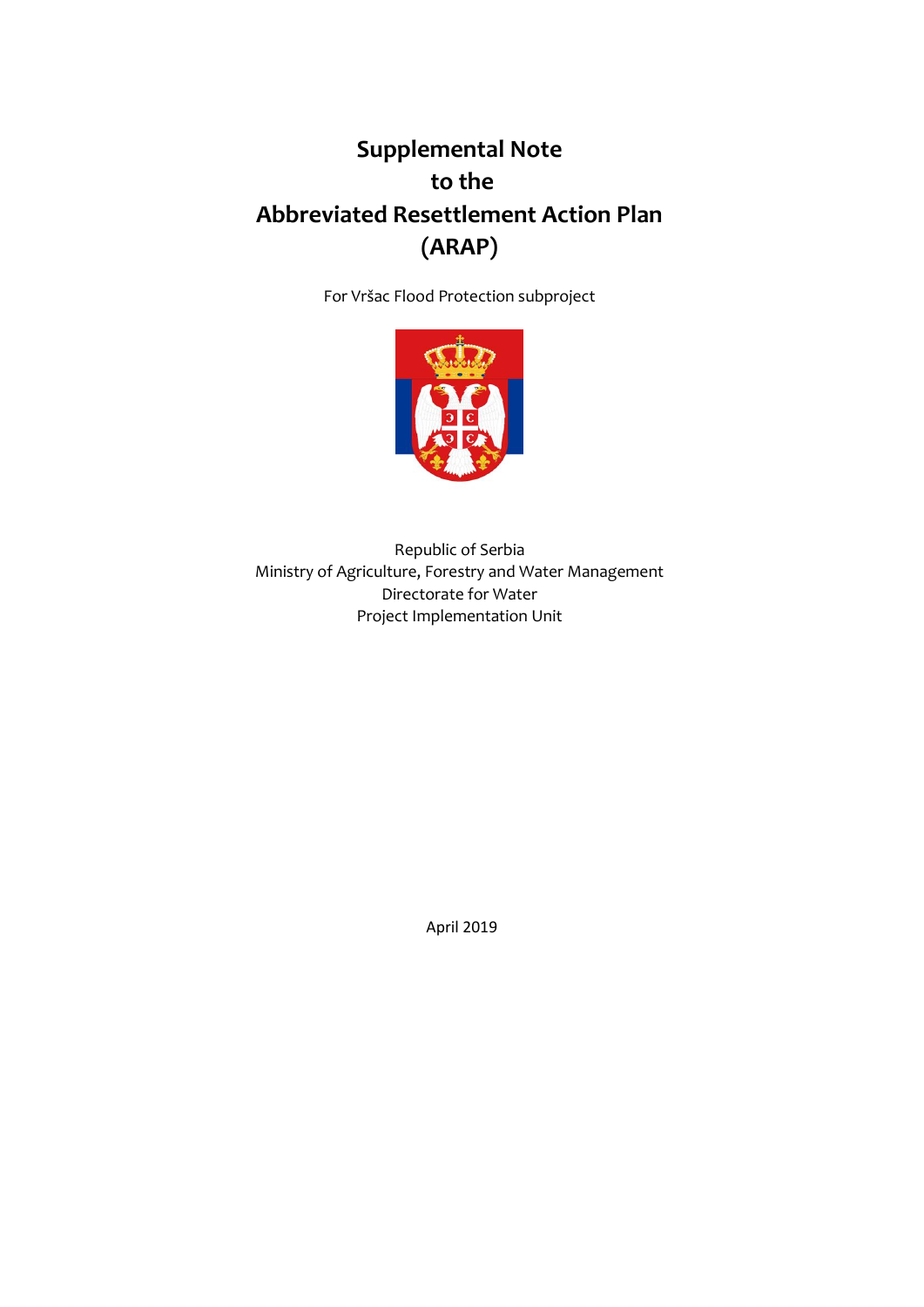#### 1.BACKGROUND

Vršac Flood Protection sub-project did not require land acquisition, but it was anticipated that informal structures built on public land would be impacted. In 2017 the Abbreviated Resettlement Action Plan (ARAP)<sup>1</sup> for this Sub-Project was prepared. The final version of the document was disclosed on December 19, 2018. following the public disclosure period and public consultation on the draft documents held on October 17 2018.

The sub-project construction works were, as per design, divided into II sections:

- **Section I: km 0+000 to km 1+042, in the total length of 1km**,
- **Section II: km 1+042 to km 2+597, length 1,6km**

ARAP provides a detailed action plan and mitigation measures for impacts on both sections I&II, but due to limited access to section II only impacts on section I were identified in the document. The intention was for the ARAP to be updated once the overgrown river bed could be cleared and detailed description of impacts and mitigation measures for the **Section II: km 1+042 to km 2+597, length 1,6km** could be provided prior to commencement of civil works.

**Section 1** anticipated to impact 15 households whose assets are located on public land. The impacts were mainly in the form of demolition of auxiliary structures and fences and clearance of the land from cultivated trees and shrubs i.e. sovereignty to be exercised over occupied public land for the flood protection works. Overall, the extent and the severity of impacts is assessed as minor and limited to loss of a small number of private assets; there was no physical displacement or impact on livelihoods. More details on impacts are accessible at Chapter 5 of the ARAP.

The objective of this supplemental note to the Vršac Flood Protection ARAP is to clarify the changes in design of section II, which have led to the avoidance of any social impact on this section.

### 2. Implementation progress up to date at Section I: km 0+000 to km 1+042, in the total length of 1km

Works on section I have commenced in 2017, as preparatory works and on those locations where no impacts had been identified to progress to those locations only after the negotiated settlements had been signed between the Project Affected Persons (PAPs) and the City of Vršac. By April 2019, 14 out of 15 PAPs had signed the settlements and received compensation while the amount for the last outstanding PAP has been set aside.

## 3. Implementation progress up to date on Section II: km 1+042 to km 2+597, length 1,6km

Following the implementation strategy set forth in the ARAP during the winter months extensive discussions and engagement with stakeholders on Section II were conducted to prepare in advance of the final Census of owners and inventory of affected assets which had been planned for early spring time once the weather conditions were favourable and access to Section II possible. The river bed was left without maintenance for years which made it impossible to

**.** 

<sup>&</sup>lt;sup>1</sup> See ARAP for Vrsac Sub-Project

[http://www.rdvode.gov.rs/doc/04ARAP\\_VRSAC\\_draft1\\_for\\_WB\\_NO\\_12092018\\_CLEANafterPC.pdf](http://www.rdvode.gov.rs/doc/04ARAP_VRSAC_draft1_for_WB_NO_12092018_CLEANafterPC.pdf) accessed on April 25, 2019